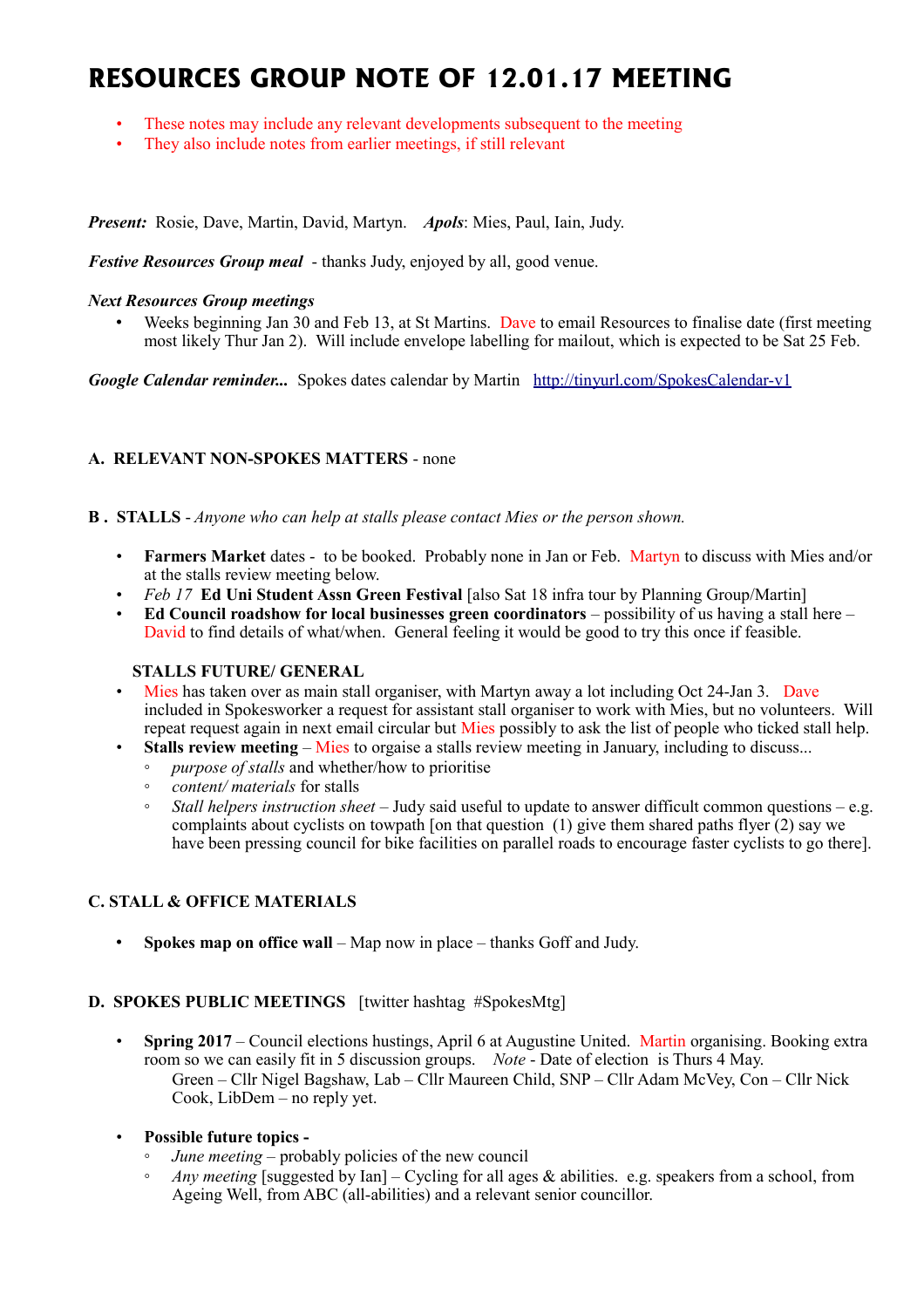### **E. SPOKES MAPS**

- **Edinburgh electronic map version** no progress on XYZ base map. However, Resources Group feels the need for this is declining as Google and Openstreet cycle mapping is now good and improving. Experience with our new paper map, however, shows strong remaining demand for a paper map.
- 3rd **Glasgow edition** was paid for by the council, 12500 copies, and is available free (on ordinary paper). Glasgow Council will post out copies free on request, so this is now on our website maps page, and Council is to send us a small supply (Dave to remind them). Development of an electronic version and a paid-for printed water/tear-resistant version is currently on hold as Ian is very short of time.
- **Old Glasgow paper maps**. We can't really sell these given the above. Judy to find out how many are left. Probably to be pulped (unless we can identify a company who take old maps to make into products).
- **Longer term spokes maps future** unclear as Ian very busy at work and Tim unsure about doing future maps. On the other hand, David Gardiner has come in and done a lot on the reverse of the new Edinburgh map. Meeting of the maps group fixed for Feb 2.
- **Employer initiative** A brief note was included in a Council sustainability newsletter to employers, notifying of our bulk prices [orders to the maps $@..$  address, handled by Peter] but no known significant results. David will email a fuller article to business organisations [Chamber of Commerce, Essential Ed, FSB, others??] to aks if they would publicise – e.g. include in newsletters to their members and/or on websites. [NB they could use the fact of doing so to add to their 'green' credentials].
- **Surplus existing Ed maps** Approx 400-500 remaining copies need to find a good use for them without jeopardising sales of the new map. Offer to schools for use in classes [now on website.](http://www.spokes.org.uk/spokes-maps/9th-edition-edinburgh-maps-schools-offer/) Mies is main organiser, with Martin helping delivery – but hope can mainly deliver mainly c/o Council. Dave has tweeted the offer to all schools for which he has addresses (about 15 each primary & secondary). Unlike with our Midlothian surplus, there was not enough takeup from the tweet, so a few 100 maps remain. Mies to contact other schools by email and/or via council (Mark Symonds?). Mies to keep a note of what recipients say they will be used for. Judy to get the maps to the office from store and from Tim.

# **F. SUMMER COMPETITION 2017**

- Agreed Judy suggestion, *Simple cycling improvements* simple improvements, by Council, employers or others, at low cost, to improve existing everyday journeys and/or encourage more people to cycle. Entries must be for a specific location (in Ed or Lothians), not general ideas.
- Discussed how can we be clear it is for simple/cheap ideas. Could say *"ideas costing from nothing to no more than a few £1000"*?? Give examples of what could be included (signing; planting; information; employer incentives to employees; a 1-way street suitable for 2-way cycling without significant physical measures; a vital missing dropped kerb, etc) and what not allowed (a new or widened cycleroute; redesigning a roundabout; etc).
- As always, photos will be welcome; and we say that in judging we take into account not just the idea but also how well its benefits are described.
- Dave to do a draft entry form [final not needed till comp launched in June Bulletin].

# **G. TRAFFIC COUNT**

• Tues 15 November [report](http://www.spokes.org.uk/2016/11/traffic-count-highest-ever-november-bike/) on website including some new photos. Results have belatedly gained considerable publicity in [Evening News](http://www.edinburghnews.scotsman.com/news/transport/huge-drop-in-cars-using-edinburgh-city-centre-1-4330045) then catching on (worldwide!!) on social media (example [here](https://twitter.com/DarrenDavis10/status/816356450779873280) – nearly 100 RT's and over 100 Likes) – more as a result of the fall in inner-city car traffic than cycling increase. Strongly justifies our decision 10 years ago to count all traffic, not just bikes!

# **H. MOTORIST AWARENESS CAMPAIGN – 'BIKE ALERT'**

- *Video & leaflet at [www.spokes.org.uk/videos](http://www.spokes.org.uk/videos)*. In total ~3000 leaflets used at schools events, 2000 in mailout; 5000 remaining.
- *Other uses* driving schools, car hire offices, police rehab, etc, etc, being discussed by Martin & Mies. Mies looking out previous database of such addresses [but now rather old] and Martin to take leaflets round to a few such bodies to get a feeling for likely levels of interest/non-interest. Wary of offering to provide speakers unless we can find a panel of a few potential speakers, e.g. from the schools event volunteers.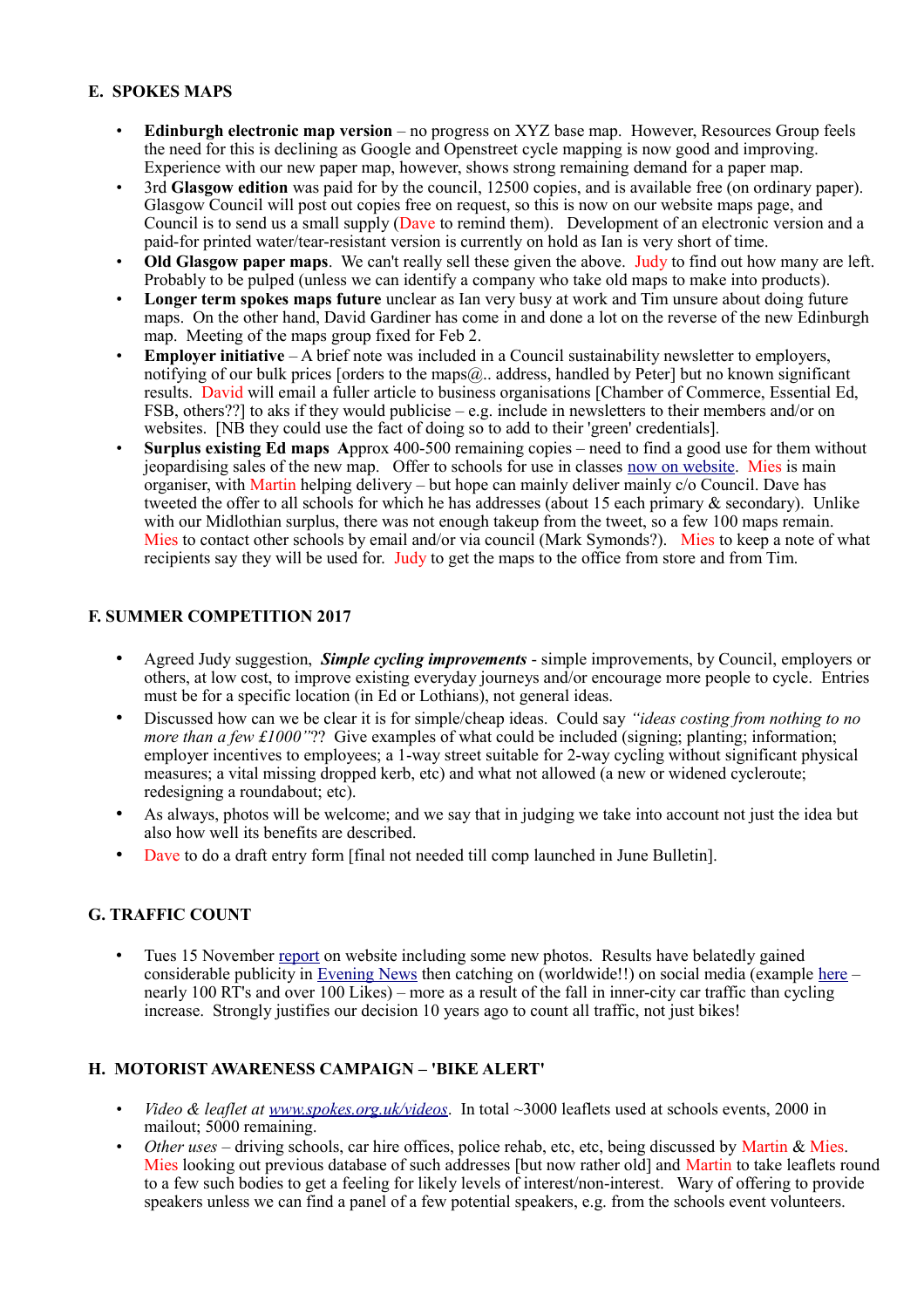# **J. SAFETY GROUP**

- Martin considering setting up a Safety group, now that a good number of Spokes members have been involved at the  $6<sup>th</sup>$  former sessions and interested in some continuing involvement. Major aims would be to promote safer cycling in a positive way, not making cycling look dangerous, and trying to influence council, police, etc, to use similar approach. The group could also get involved with police / streets ahead initiatives, working with Resources on stall staffing and other overlapping matters.
- Ben Bate (Spokes presumed liability person), Donald Urquhart (Cycling UK) and Brenda Mitchell (Cycle Law Scotland + Roadshare Presumed Liability campaign), Bruce Whitehead (journalist and activist) interested in a group.
- Martin has emailed CEC Road Safety Team (Allan Hoad, Caroline Warhurst from Edinburgh Police's contact), Police Scotland (Edinburgh - Dominic Doyle (PC?) who went to West Midlands to look at their Safe Passing initiative) and Living Streets (Stuart Hay) to talk about their activities and how we might work together. No replies yet? *For reference* – the officer (Inspector?) responsible Scotland-wide for vulnerable road users is Vinnie Fisher.
- Martin went to one of the [Edinburgh Uni / police "Be Bright, Be Seen" events](http://www.ed.ac.uk/transport/news/be-bright-be-seen-and-what-cyclist) to get a feeling for them (no stalls). Streets Ahead (CEC road safety project) also involved. Lots of free lights were given out – many new students don't realise how dark it can be apparently! We agreed it is vital for cyclists to be aware of road dangers, but need to avoid suggesting cycling is particularly dangerous, and also need to tackle the source of the problem not just the victims. Martyn had done stalls last year and thought it worthwhile.
- Hi-Viz discussion ... it seems a common-sense precaution but evidence is remarkably thin [e.g. West] [Midlands police blog\]](https://trafficwmp.wordpress.com/) so must not be promoted in a way that makes cyclists over-confident of being seen.
- *CEC Streets Ahead* Martin trying to find out why we are not invited to participate in Streets Ahead planning meetings (Mies used to attend). Mies thinks similar meetings with outside representation may no longer happen at all because 2 key enthusiastic personnel left (Steven Murrell & ?police person).
- [later thought] Another possible project that could be considered by such a group would be Bill Neilson's suggested project – identification of traffic offences [Resources Gp notes of 6.11.13].

#### **K. 40TH ANNIVERSARY - 2017**

- Mies, Martin, Rosie, Martyn to form a subgroup to develop & progress ideas. Anything involving a lot of work should only be done if to be seen by lots of people, to be worthwhile effort. Most appropriate time would be autumn as lots of preparation needed  $\&$  long booking timescales. Suggestions...
	- **Scottish Parliament**  Dave has written to Spokes member Alison Johnstone MSP to ask if a member debate possible (e.g. to congratulate Spokes and ask Scot Govt to mark this occasion by doing XXX). A Parliament reception probably not a good idea as would cost us a lot [we have to pay for food/drink, as Parliament costs] and might limit numbers we could invite.
	- $\degree$  **Council reception??** as for previous anniversary 25<sup>th</sup>? 30<sup>th</sup>? Must ask well before, via a councillor. Councl would probably meet refreshments costs and we could probably extend the invite to all members [possibly with a limit]. We would need some sort of exhibition there.
	- **Exhibition** as we had for ?25th anniversary, touring Edinburgh libraries and other public outlets. A lot of work, but seen by many people. Mies was involved in previous exhibition, with Euan Renton. Note that library slots – especially Central Library – have to be booked many months in advance. Dave to include in next member circular a request for exhibition volunteer with relevant skills to help with this.
	- **Public meeting** celebrating the history. Could be one of our regular public meetings, or additional. Martin was involved in an anniversary meeting in Bristol, but a lot of work for relatively small number of people, 25ish. If we have an exhibition it could also be displayed at a public meeting.
	- **Minimal effort option** Just have a pub evening, booking a pub room possibly combine with AGM.
	- **Video documentary** of Spokes history/ achievements/ lessons Rosie to investigate college/uni student project possibilities.

#### **L. SUPERMARKETS PROJECT**

- Iain can't now take the lead on this. Dave has contacted Joe Taylor, who works for Cockburn and had expressed interest. [*Later* – Joe is interested in taking this on]
- Iain had circulated email with  $2<sup>nd</sup>$  version of draft good practice guide some time ago. Once we are closer to being ready to use it and reasonably happy with the content we can ask David Gardiner or Tim if they have time to do a professional layout.